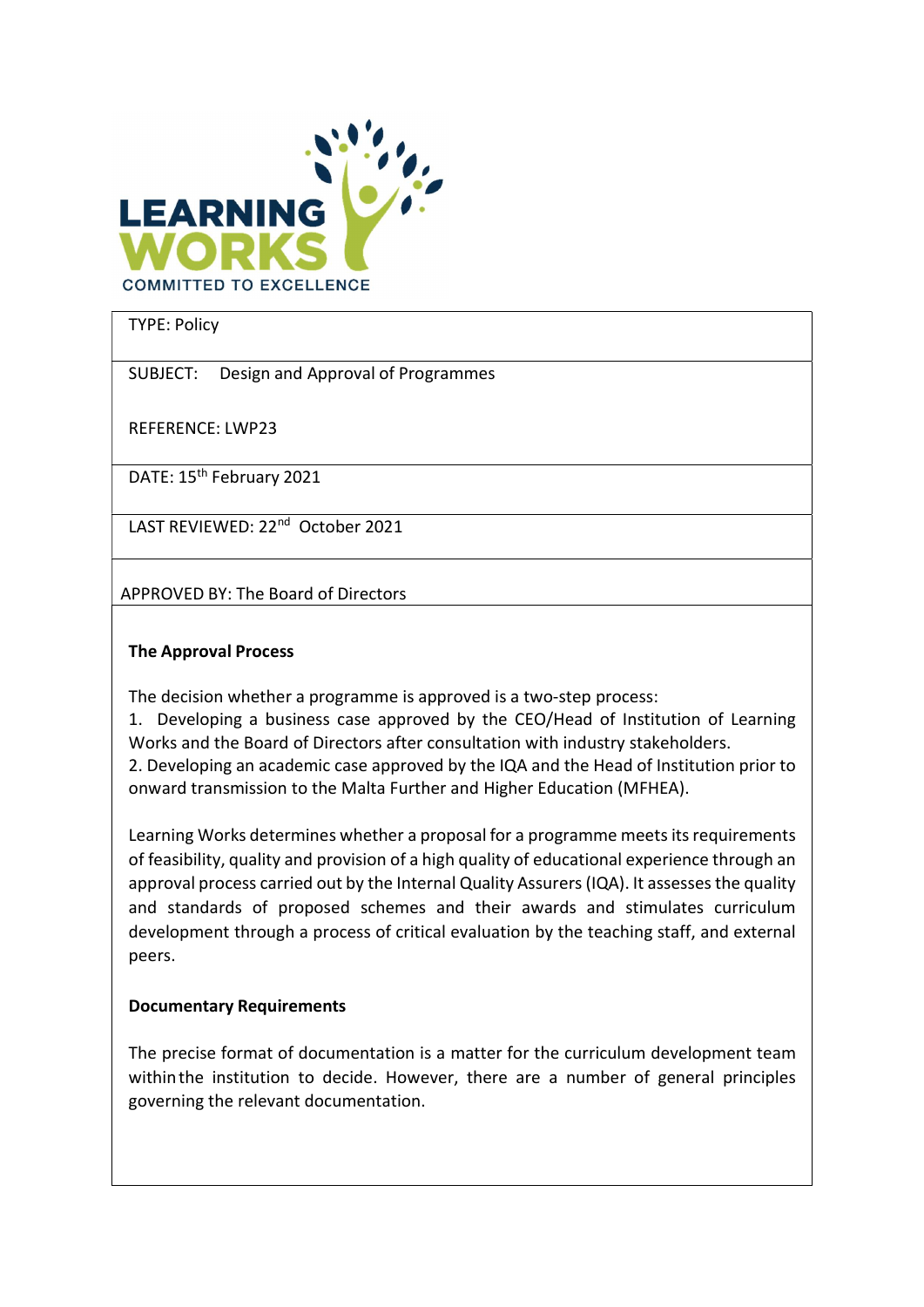## A proposal for a programme should include:

- Subject area
- Title proposed
- MQF Level proposed
- Target candidates
- Total amount of ECTSs proposed:
- Mode of delivery of programme: face-to-face, online, blended or work-based learning
- Programme duration
- Mode of attendance
- Language/s of instruction of programme
- Overall Course Objectives
- General description of course programme
- Total Learning Hours
- Total Contact Hours
- Total Assessment Hours
- Total Self-Study Hours
- Total Practice Hours
- Contact hours delivered fully online and contact hours delivered fully face-to face in blended learning
- Entry requirements
- Mode and ratio of assessment per module

The decision whether a programme is developed, once the business case has been approved by the Head of Institution, is normally based on the quality of the proposal submitted and on an analysis of the quality and quantity of resources available to support the programme including the prospective availability of qualified tutors.

Once a decision is taken to proceed with the development of a programme the curriculum development team would need to identify the:

- Occupations for which the course/programme prepare the students
- Overall knowledge, skills and competences acquired by the learner at the end of the course
- General pedagogical methods and procedures for this course
- The main qualification that will enable the lecturer/tutor to deliver this course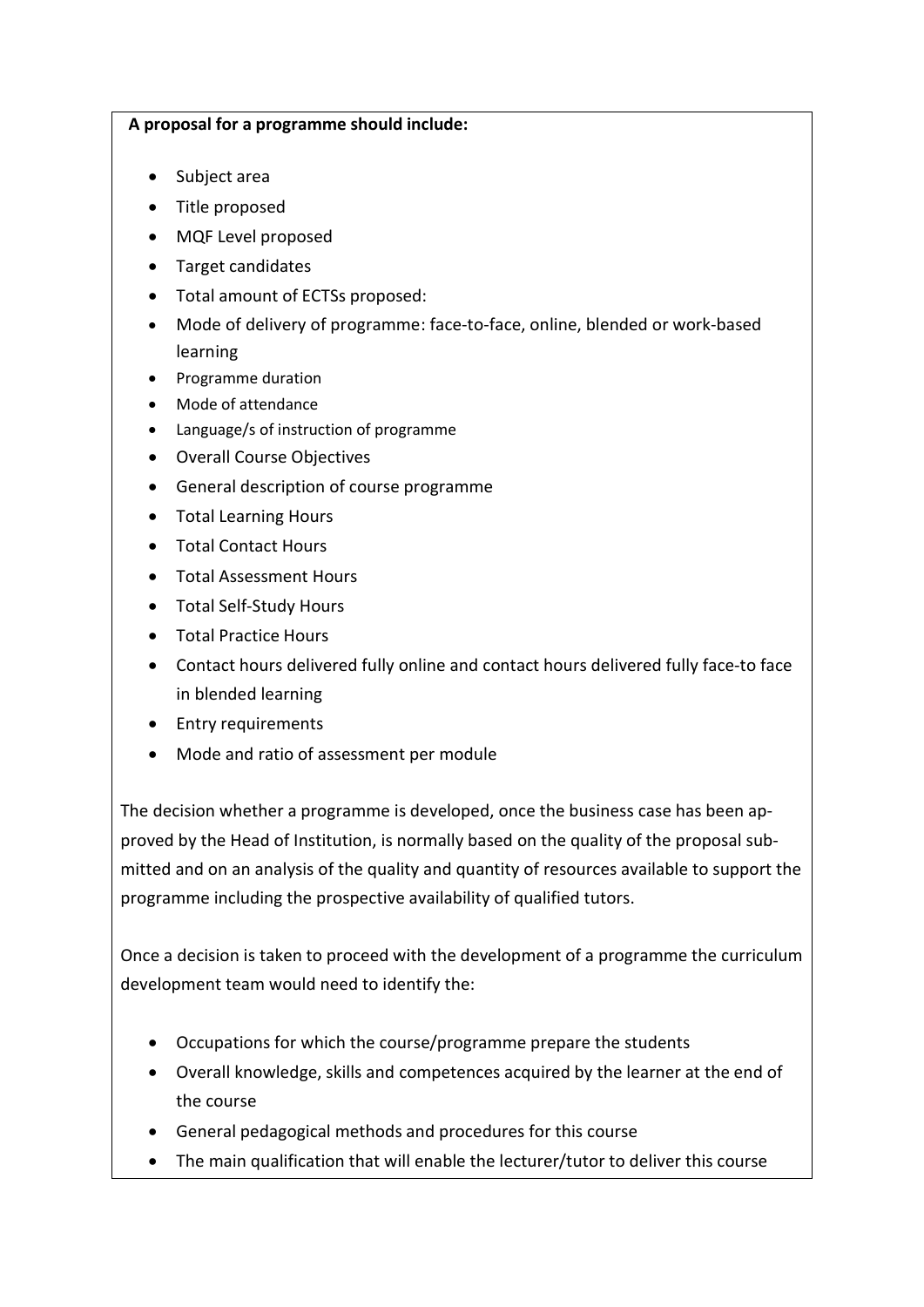- Tutors for this programme who would need to be identified together with their updated curriculum vitae (CV)
- Detailed general assessment procedures including a ratio of assessment types
- Exit awards/qualifications
- Breakdown of each module with a detailed module description, competences, skills, knowledge and understanding expected to be achieved.
- Learning outcomes and credits for school-based and work-based learning, defining the knowledge, skills behaviours and attitudes to be gained.
- $\bullet$  Judgement skills, critical abilities for the module and other 21<sup>st</sup> Century skills.
- Module-specific communication skills
- Module-specific learner skills
- Module-specific digital skills and competences
- Hours of total learning for the module broken down into total contact hours, hours for supervised placement (if required), self-study hours, assessment hours
- Percentage of total contact hours delivered online (if applicable)
- Total number of ECTSs for the module
- Description of how this module will be taught
- Explanation how this particular module will be assessed
- Core Reading and Supplementary Reading Lists
- Description of minimum formal qualifications and experience required to teach each module.

The last stage of the programme development process will be to transfer all the information on to the programme application form. In the case of courses/programmes developed in-house the application form to be used is that supplied by the MFHEA.

The final approval for a programme to be sent to the MFHEA is given by the Head of Institution who is to ensure that the updated details pertaining to the institution are included.

MONITORING & EVALUATION REPORT

Learning Works carries out an Internal Quality Assurance Review on the completion of a programme which considers assessment evidence, learner feedback and tutor/assessor feedback and evaluation.

This review along with other reports and feedback go together to provide Learning Works with an overall evaluation report on the programme.